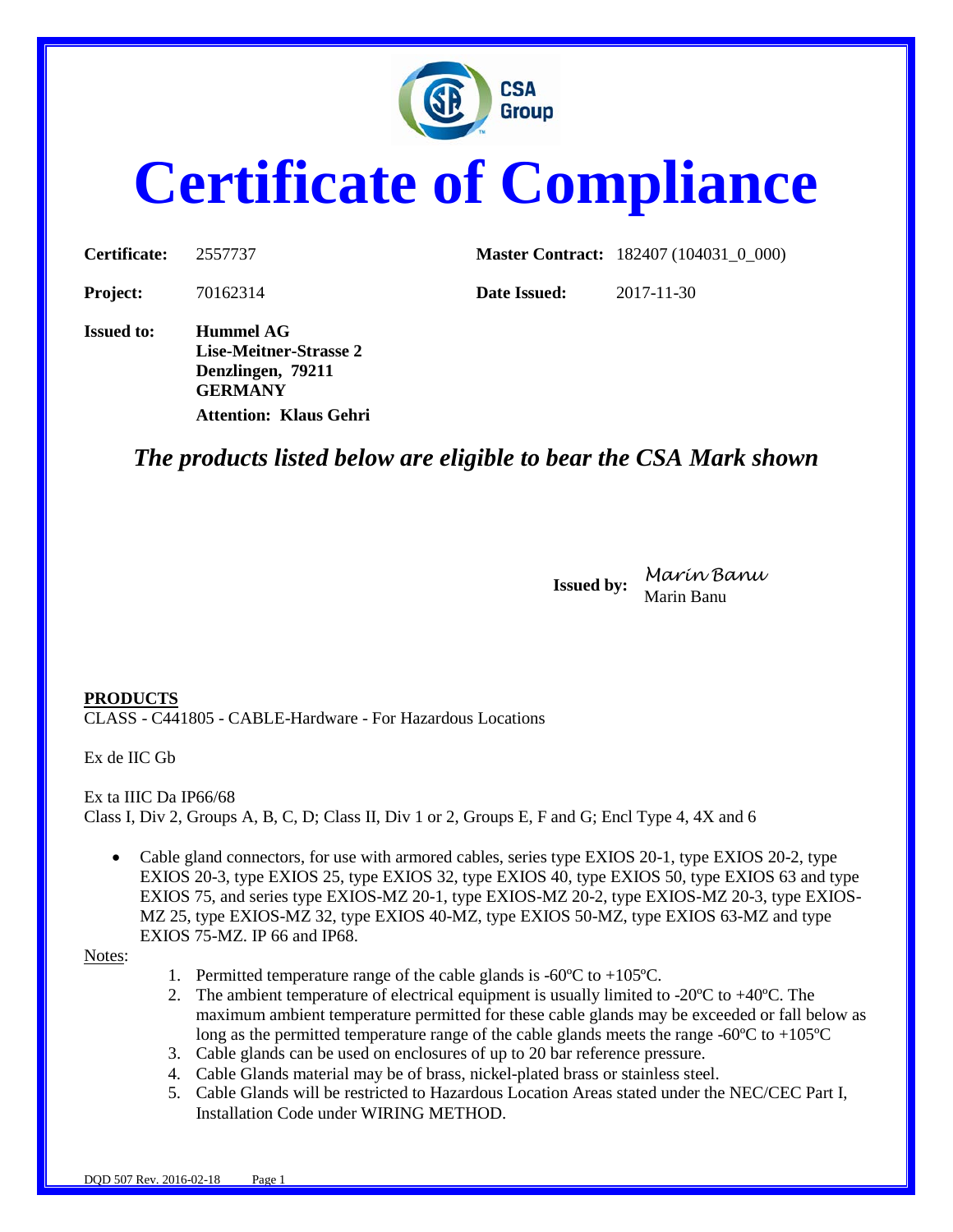

**Certificate:** 2557737 **Project:** 70162314

• Cable gland connectors, series type EXIOS BARRIER for use with armored cable and series type EXIOS BARRIER and EXIOS A2F for use with non-armored cables. IP 66 and IP68.

Notes:

- 1. Permitted temperature range of the cable glands is -60 $\degree$ C to +85  $\degree$ C for series type EXIOS BARRIER and -60 $\degree$ C to +105  $\degree$ C for series type EXIOS A2F.
- 2. The ambient temperature of electrical equipment is usually limited to -20ºC to +40ºC. The maximum ambient temperature permitted for these cable glands may be exceeded or fall below as long as the permitted temperature range of the cable glands meets the range -60 $\degree$ C to +85  $\degree$ C for series type EXIOS BARRIER and -60ºC to +105 ºC for series type EXIOS A2F.
- 3. Cable glands can be used on enclosures of up to 20 bar reference pressure.
- 4. Cable Glands material may be of brass, nickel-plated brass or stainless steel.
- 5. Cable Glands will be restricted to Hazardous Location Areas stated under the NEC/CEC Part I, Installation Code under WIRING METHOD.

**CLASS 4418 85** - CABLE - Hardware - For Hazardous Locations – US Requirements

Class I, Zone 1, AEx de IIC Gb Zone 20, AEx ta IIIC, T125°C; Da Class I, Div 2, Groups A, B, C, D; Class II, Div 1 or 2, Groups E, F and G; Encl Type 4, 4X and 6

• Cable gland connectors, for use with armored cables, series type EXIOS 20-1, type EXIOS 20-2, type EXIOS 20-3, type EXIOS 25, type EXIOS 32, type EXIOS 40, type EXIOS 50, type EXIOS 63 and type EXIOS 75, and series type EXIOS-MZ 20-1, type EXIOS-MZ 20-2, type EXIOS-MZ 20-3, type EXIOS-MZ 25, type EXIOS-MZ 32, type EXIOS 40-MZ, type EXIOS 50-MZ, type EXIOS 63-MZ and type EXIOS 75-MZ. IP 66 and IP68.

Notes:

- 1. Permitted temperature range of the cable glands is  $-60^{\circ}\text{C}$  to  $+105^{\circ}\text{C}$ .
- 2. The ambient temperature of electrical equipment is usually limited to -20ºC to +40ºC. The maximum ambient temperature permitted for these cable glands may be exceeded or fall below as long as the permitted temperature range of the cable glands meets the range -60ºC to +105ºC
- 3. Cable glands can be used on enclosures of up to 20 bar reference pressure.
- 4. Cable Glands material may be of brass, nickel-plated brass or stainless steel.
- 5. Cable Glands will be restricted to Hazardous Location Areas stated under the NEC/CEC Part I, Installation Code under WIRING METHOD.
- Cable gland connectors, series type EXIOS BARRIER for use with armored cable and series type EXIOS BARRIER and EXIOS A2F for use with non-armored cables. IP 66 and IP68.

Notes:

- 1. Permitted temperature range of the cable glands is  $-60^{\circ}\text{C}$  to  $+85^{\circ}\text{C}$  for series type EXIOS BARRIER and -60ºC to +105 ºC for series type EXIOS A2F.
- 2. The ambient temperature of electrical equipment is usually limited to -20 $^{\circ}$ C to +40 $^{\circ}$ C. The maximum ambient temperature permitted for these cable glands may be exceeded or fall below as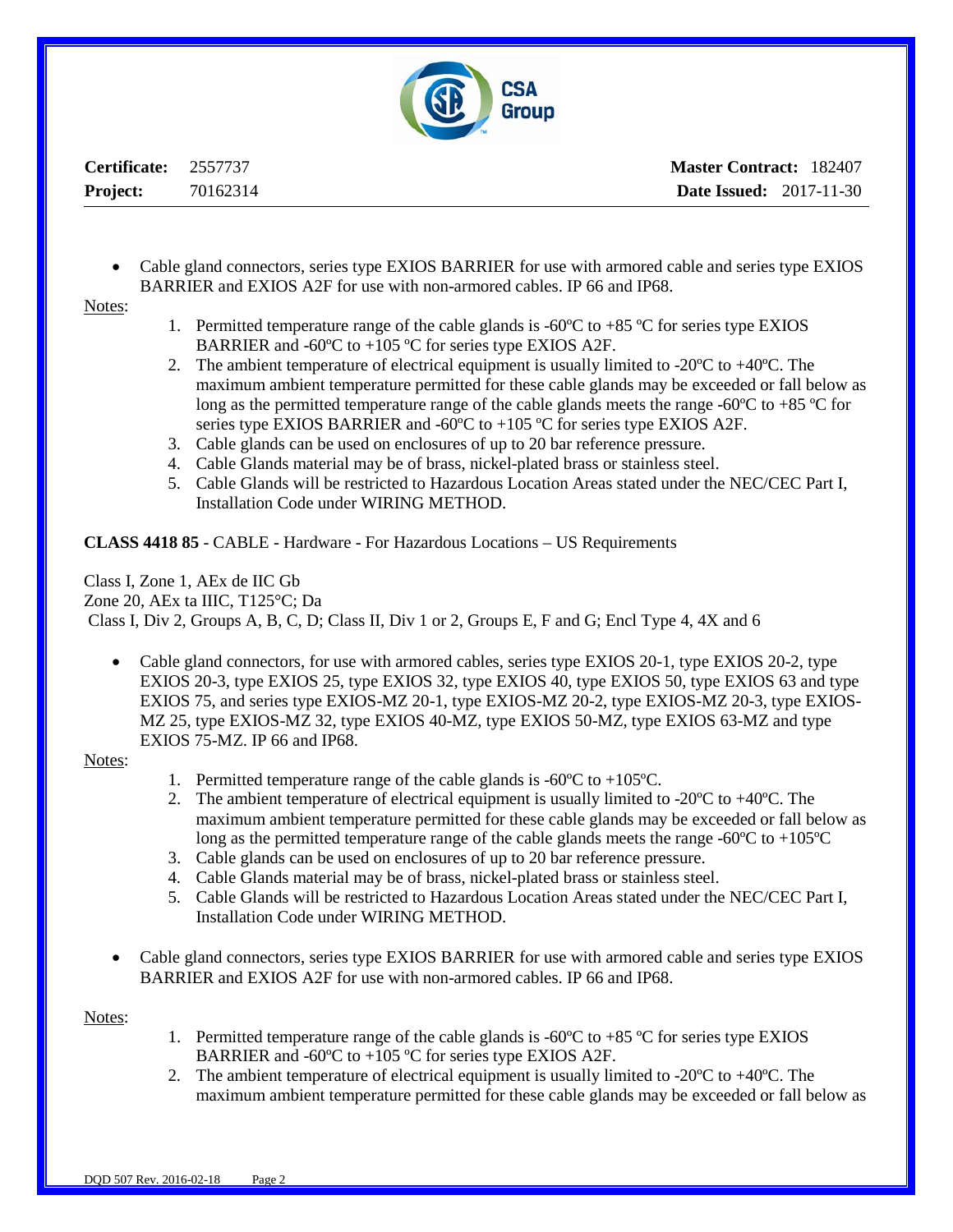

| Certificate: 2557737 |          | <b>Master Contract: 182407</b> |  |
|----------------------|----------|--------------------------------|--|
| <b>Project:</b>      | 70162314 | <b>Date Issued:</b> 2017-11-30 |  |

long as the permitted temperature range of the cable glands meets the range -60ºC to +85 ºC for series type EXIOS BARRIER and -60ºC to +105 ºC for series type EXIOS A2F.

- 3. Cable glands can be used on enclosures of up to 20 bar reference pressure.
- 4. Cable Glands material may be of brass, nickel-plated brass or stainless steel.
- 5. Cable Glands will be restricted to Hazardous Location Areas stated under the NEC/CEC Part I, Installation Code under WIRING METHOD.

#### **APPLICABLE REQUIREMENTS**

| CSA Std. C22.2 No. 0-10 (R2015)       | - General Requirements                                                                    |
|---------------------------------------|-------------------------------------------------------------------------------------------|
| CAN/CSA-C22.2 No 18.3-12              | - Outlet Boxes, Conduit Boxes, and Fittings                                               |
| CAN/CSA-C22.2 No.174-M1984 (R 2012)   | - Cables and Cable Glands for Use in Hazardous Locations                                  |
| CAN/CSA-C22.2 No.94-M91 (R2011)       | - Special Purpose Enclosures                                                              |
| CSA - C22.2 No. 213-M1987 (R 2013)    | - Non-incendive Electrical Equipment for Use in Class I,                                  |
|                                       | Division 2 Hazardous Locations                                                            |
| CSA - C22.2 No. 25-1966 (R 2014)      | - Enclosures for Use in Class II, Groups E, F and G Hazardous                             |
|                                       | Locations                                                                                 |
| CAN/CSA-C22.2 No. 60079-0:11          | - Electrical apparatus for explosive gas atmospheres - Part 0:<br>General requirements    |
| CAN/CSA-C22.2 No. 60079-1:11          | - Explosive atmospheres — Part 1: Equipment protection by                                 |
|                                       | Flameproof enclosures "d"                                                                 |
| CAN/CSA-C22.2 No. 60079-7:12          | - Explosive atmospheres - Part 7: Equipment protection by increased<br>safety "e"         |
| CAN/CSA-C22.2 No. 60079-31:12         | - Explosive atmospheres - Part 31: Equipment dust ignition protection<br>by enclosure "t" |
| ANSI/UL 514B, Edition 6               | - Conduit, Tubing and Cable Fittings                                                      |
| UL 2225, 4nd Ed.,                     | - Cables and Cable-Fittings For Use In Hazardous (Classified)                             |
|                                       | Locations                                                                                 |
| ANSI/ISA 12.12.01:2013                | - Nonincendive Electrical Equipment for Use in Class I and II,                            |
|                                       | Division 2 and Class III, Divisions 1 and 2                                               |
| UL Std No. 1203 (6th Edition)         | - Explosion-Proof and Dust-Ignition-Proof Electrical Equipment                            |
|                                       | for Use in Hazardous (Classified) Locations                                               |
| <b>ANSI/UL 50 Edition 12</b>          | - Enclosures for Electrical Equipment                                                     |
| ANSI/UL 60079-0 (6th Edition 2013)    | - Explosive Atmospheres - Part 0: Equipment - General                                     |
|                                       | Requirements                                                                              |
| ANSI/UL 60079-1 (6th Ed. 2009)(R2013) | - Explosive Atmospheres - Part 1: Equipment Protection by                                 |
|                                       | Flameproof Enclosures "d"                                                                 |
| ANSI/UL 60079-7:2008(R2013)           | - Electrical Apparatus for Explosive Gas Atmospheres - Part 7:<br>increased safety "e"    |
| ANSI/UL 60079-31:2015                 | Explosive atmospheres - Part 31: Equipment dust ignition protection<br>by enclosure "t"   |
|                                       |                                                                                           |

#### **MARKINGS**

The manufacturer is required to apply the following markings:

• Products shall be marked with the markings specified by the particular product standard.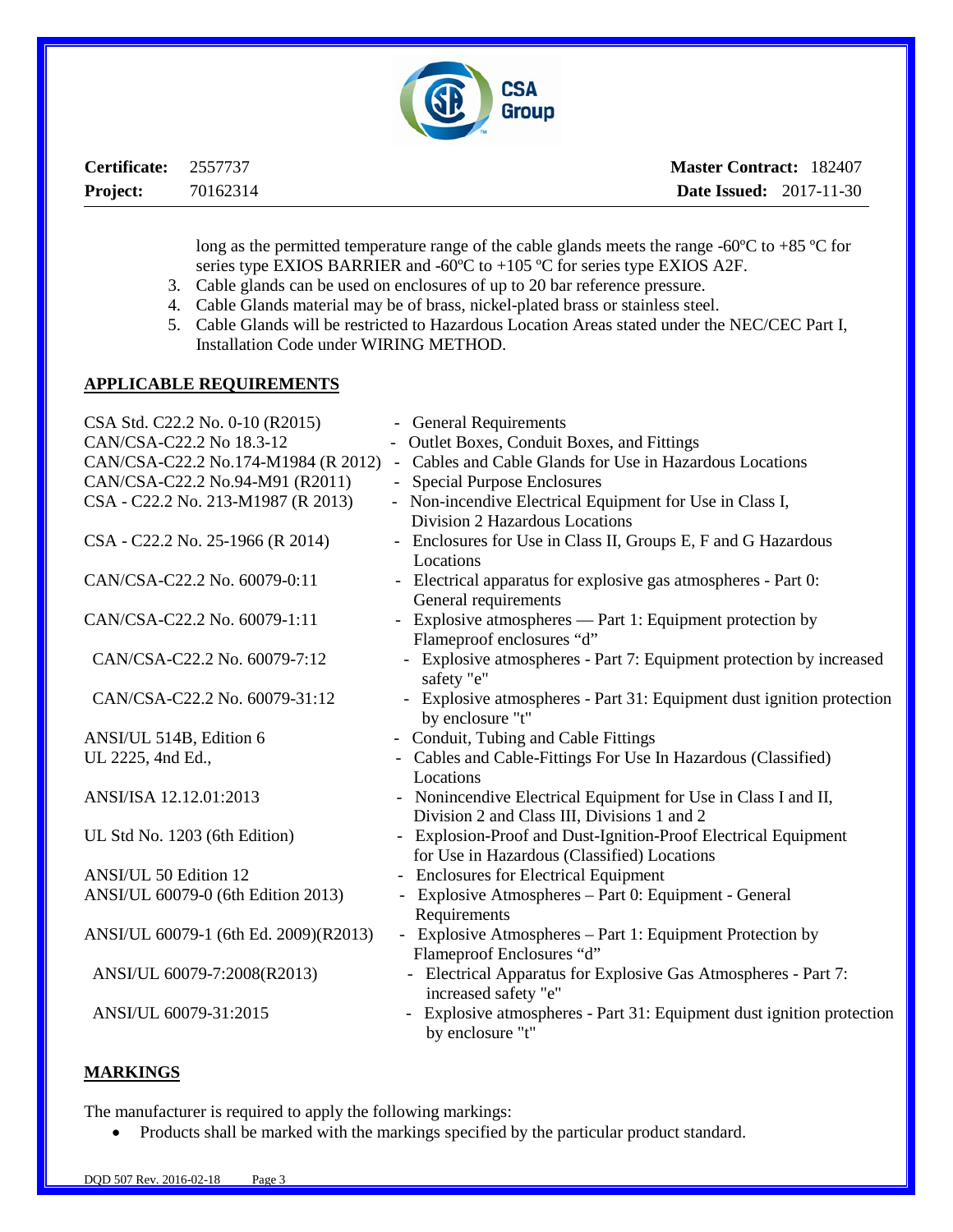

**Certificate:** 2557737 **Project:** 70162314

**Master Contract:** 182407 **Date Issued:** 2017-11-30

• Products certified for Canada shall have all Caution and Warning markings in both English and French.

Additional bilingual markings not covered by the product standard(s) may be required by the Authorities Having Jurisdiction. It is the responsibility of the manufacturer to provide and apply these additional markings, where applicable, in accordance with the requirements of those authorities.

The products listed are eligible to bear the CSA Mark shown with adjacent indicators 'C' and 'US' for Canada and US (indicating that products have been manufactured to the requirements of both Canadian and U.S. Standards) or with adjacent indicator 'US' for US only or without either indicator for Canada only.

#### **Nameplate adhesive label material approval information:**

Permanently Die Stamped, etched or rolled stamped on each Body of the Gland:

- Manufacturer name or trade mark
- Catalogue number designation (provided on packaging or on the product)
- Hazardous Location designation (may be optionally marked with the addition of Class I, Zone 1, Groups IIC, IIB, IIA)
- Type
- Trade size
- CSA Monogram (provided on packaging or on the product)
- CSA12.2557737X (provided on packaging or on the product)
- Note: 1. Marking of cable-sealing rings: The clamp is stated on the cable gland, packaging and in the instructions. Depending on the type of gland only one size of sealing ring is used.
	- 2. Informative markings: Marking of size and type of threads plus additional markings for cable entries.
	- 3. Installation instructions sheet provided in each packaged unit.

#### **Special conditions of use**

- **A.** EXIOS standard and EXIOS-MZ Range
- 1. Tests of the clamping connection (tensile tests) were done applying 25 % of the values required by Appendix A3 of CSA 60079-0; therefore, a X-marking is provided. Note: This is only for cables which are unarmored. For armored cables the pull out test was done on 100% of the products.
- 2. The cable glands shall not be used in enclosures where the temperature, at the point of mounting, is outside the range of -60ºC to +85 ºC/ 105°C.
- 3. The entry component threads will be suitably sealed using a method that is applicable to the associated equipment to which the gland will be attached. This will be in accordance with the relevant installation code of practice and will ensure that any ingress protection requirements are maintained.
- 4. When glands without sealing rings are installed in an explosive dust atmosphere, they shall only be fitted into enclosures that provide cable entries with a minimum of 5 fully engaged threads, this is in accordance with clause 5.1.1 of CSA/UL 60079-31.
- 5. The cable glands type EXIOS have to be used together with permanent installations of cables and wires, unless the cables and wires in question are reinforced.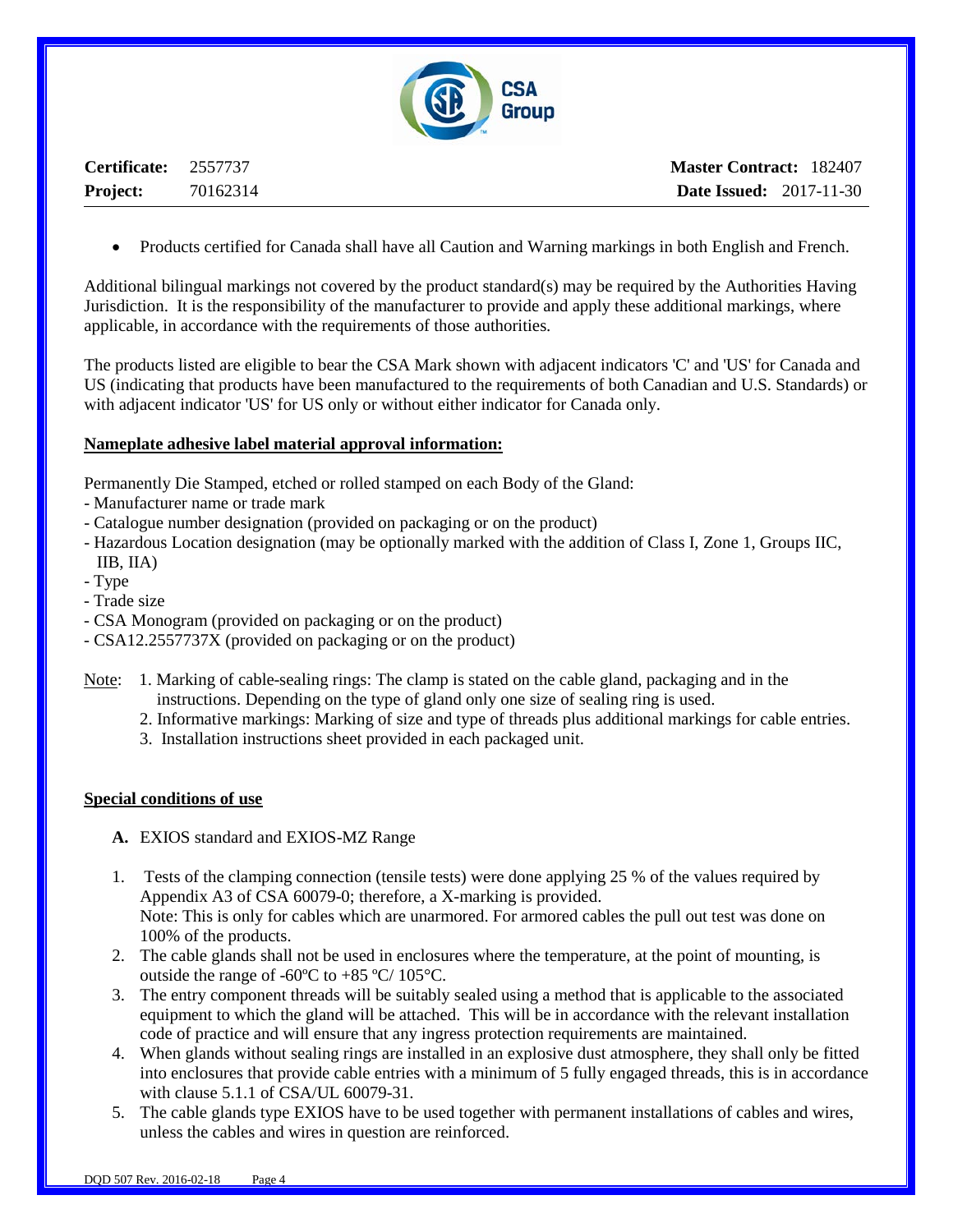

**Certificate:** 2557737 **Project:** 70162314

- 6. The cable glands type EXIOS-MZ are not needed to be used together with permanent installations.
- 7. Cable glands Class I, Division 2, Groups A, B, C and D; Class II, Division 2, Groups F and G hazardous locations when provided with NPT or a minimum 10 full ISO metric threads.
- 8. Cable glands Class I, Division 2, Groups C and D; Class II, Division 2, Groups F and G hazardous locations when provided with a minimum of 5 full ISO metric threads.
- B. EXIOS BARRIER and EXIOS A2F
- i. The cable glands shall not be used in enclosures where the temperature, at the point of mounting, is outside the range -60ºC to +85 ºC for series type EXIOS BARRIER and -60ºC to +105 ºC for series type EXIOS A2F.
- ii. The entry component threads will be suitably sealed using a method that is applicable to the associated equipment to which the gland will be attached. This will be in accordance with the relevant installation code of practice and will ensure that any ingress protection requirements are maintained.
- iii. When glands without sealing rings are installed in an explosive dust atmosphere, they shall only be fitted into enclosures that provide cable entries with a minimum of 5 fully engaged threads, this is in accordance with clause 5.1.1 of CSA/IEC 60079-31:2008.
	- C. EXIOS A2F
	- i. The cable glands shall are tested with a reduced tensile force (25%) in accordance with Clause A.3.1 of IEC 60079-0 and may only be used for fixed installation. The user shall ensure adequate clamping of the cable.
	- ii. The cable glands are provided with a sealing ring with a minimum axial sealing height of 5 mm.
	- iii. The installer shall ensure that, taking into account the presence of undercut, at least five full threads are in engagement when the cable glands are assembled onto the flameproof enclosure.